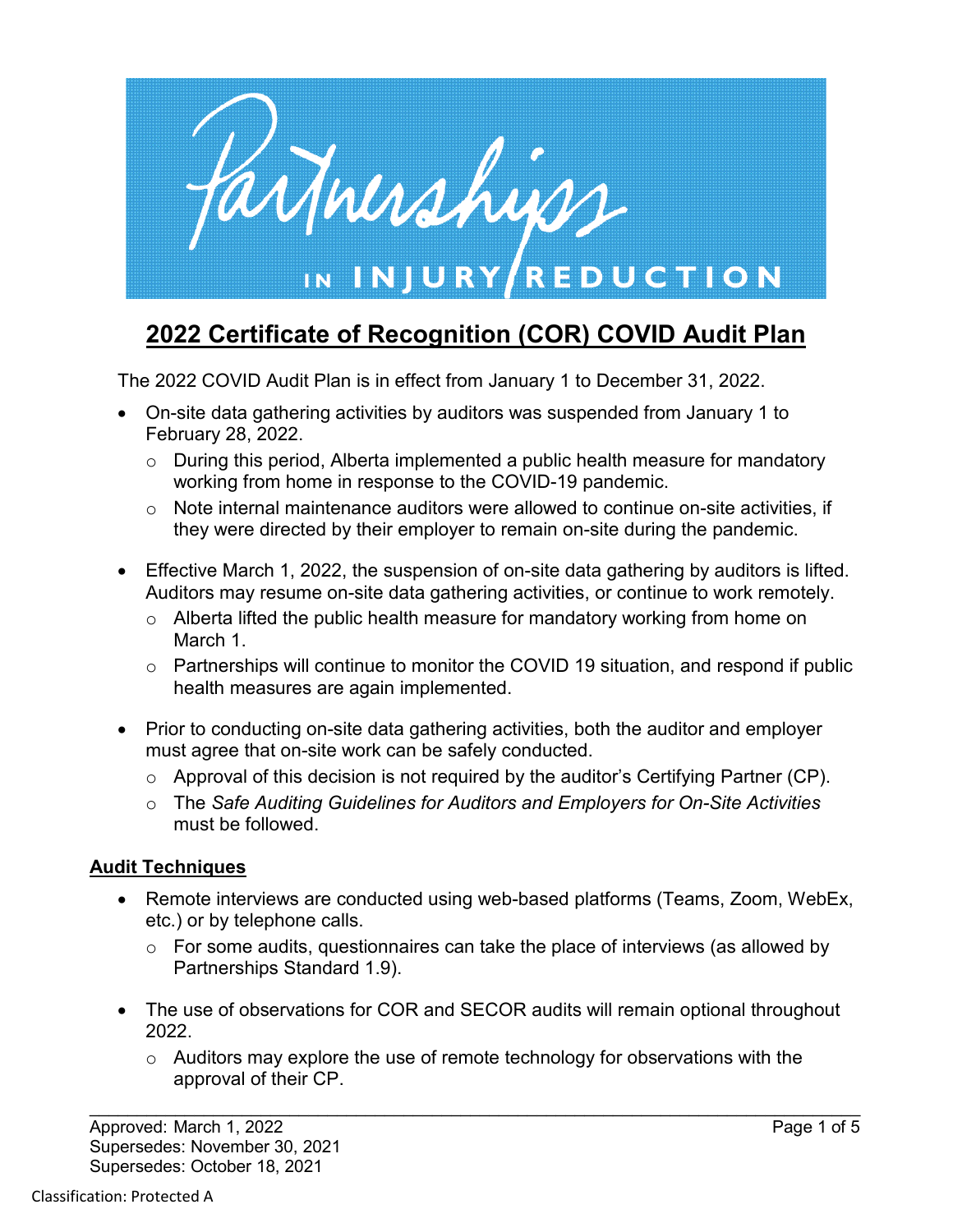## **COR Audits**

## **A. Certification/Recertification Audit Minimum Requirements**

External audits based on documentation and interviews (conducted remotely) are eligible for three-year CORs.

- The minimum requirement for documentation is any six months of system documentation in the previous 12-month period.
- The passing score for certification/recertification is a minimum of 80% based on overall score only. There is no minimum element score requirement.

#### **B. Maintenance Audit Minimum Requirements**

Audits based on documentation and interviews (conducted remotely) by either the employer's internal auditor or an external auditor are eligible to maintain COR.

- The minimum requirement for documentation is any six months of system documentation in the previous 12-month period.
- The passing score for maintenance audits is a minimum of 60% based on overall score only.

## **C. COR Audit Instruments based on Documentation and Interviews**

CPs are not required to create specific COVID audits based on documentation and interviews, the current approved audit is used.

- Auditors will mark observation questions as not applicable (N/A).
- Multiple audit technique questions that require observations are scored based only on the other specified techniques (documentation and/or interviews).

## **D. Processing Documentation and Interview Audits in CORRS**

Use the COVID audit template to process certification/recertification or maintenance audits in CORRS.

- For certification/recertification audits, select the three-year COR term.
- Enter only the overall audit score. Element scores are not reported.
	- $\circ$  Note when observation questions in COR audits are marked as N/A, this unbalances the scoring proportions between elements.

## **Maintenance Options for COR**

The following maintenance options are available to employers in the COR program (these options are not available to SECOR employers).

- Standard 1.5 Action Plans
	- o The submission timelines for action plans for COR maintenance are extended: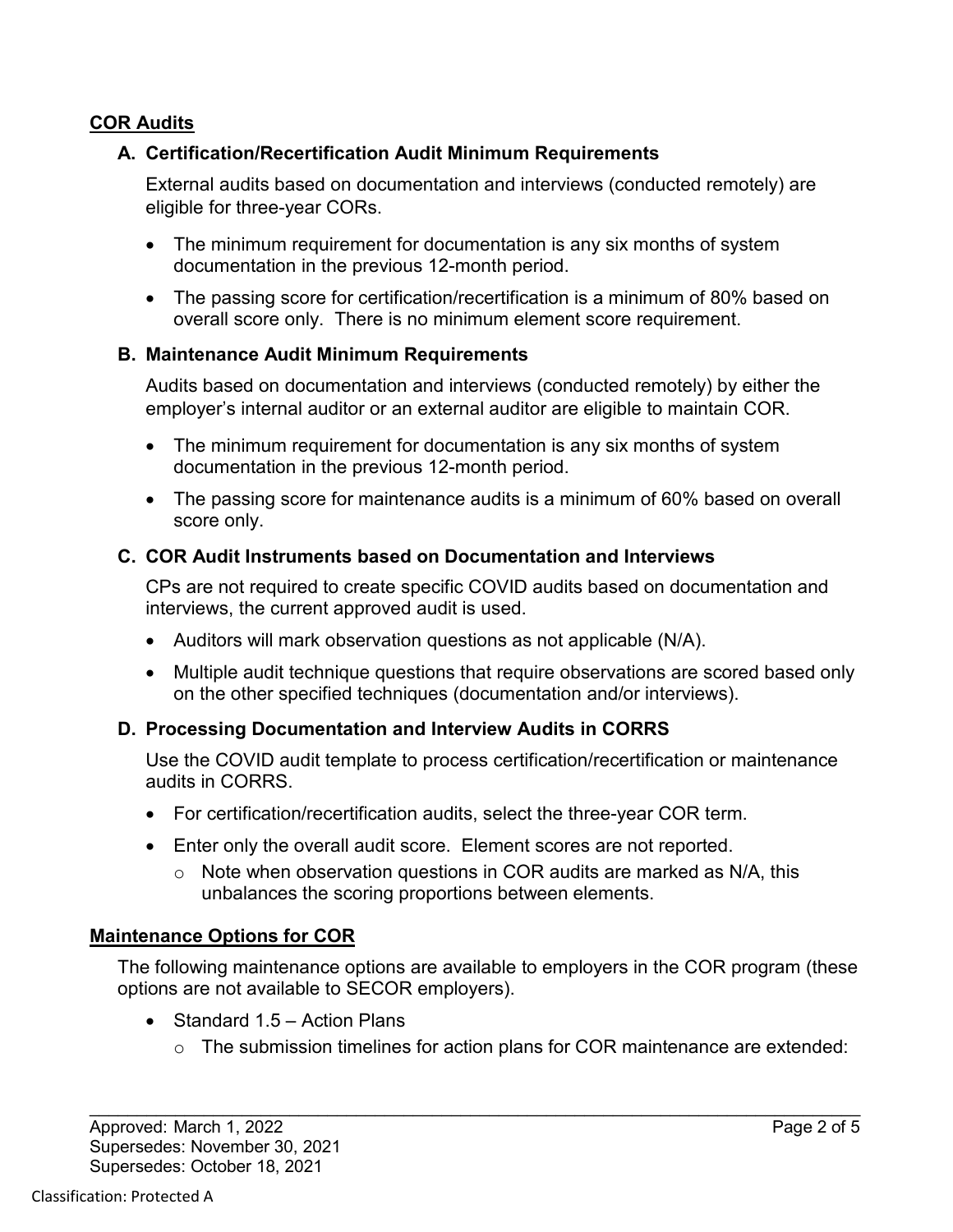- The deadline for employers to submit an Action Plan to their CP for approval is June 30, 2022.
- The deadline for employers to submit their completed Action Plan to their CP for review is December 31, 2022.
- Standard 1.10 Corrective Action Reports (CAR)
	- $\circ$  CAR questions requiring observations are not required during 2022, and may be scored as not applicable (n/a).
- Standard 1.21 Use of Corporate Audits for COR Maintenance
- Standard 1.22 Health and Safety Perception Surveys

# **Small Employer Certificate of Recognition (SECOR) Audits and Assessments**

## **A. SECOR Audits - Minimum Requirements**

- External SECOR audits based on documentation and interviews (conducted remotely) are eligible for three-year certification or maintenance.
	- $\circ$  The minimum requirement for documentation is any six months of system documentation in the previous 12-month period.
- The current approved SECOR audit instrument is used.
	- $\circ$  Auditors will mark SECOR observation questions as not applicable (N/A).
	- o Multiple audit technique questions that require observations are scored based only on the other specified techniques (documentation and/or interviews).
	- o SECOR element scores are reported.
		- Note, compared to the COR audit, there are so few SECOR questions that require observations, marking these as N/A does not significantly affect the balance between elements.

# **B. SECOR Assessments - Minimum requirements**

- SECOR Assessments conducted with the current documentation-based process are eligible for three-year certification or maintenance.
	- $\circ$  The minimum requirement for documentation is any six months of system documentation in the previous 12-month period.
- CPs follow the current review and scoring process for SECOR assessments as outlined in Partnerships Standard 7.2.

# **C. Scoring Requirements for SECOR Audits and Assessments**

- The passing score for certification/recertification is a minimum of 80% based on overall score, and no less than 50% in each audit element.
- The passing score for maintenance is a minimum of 60% based on overall score only.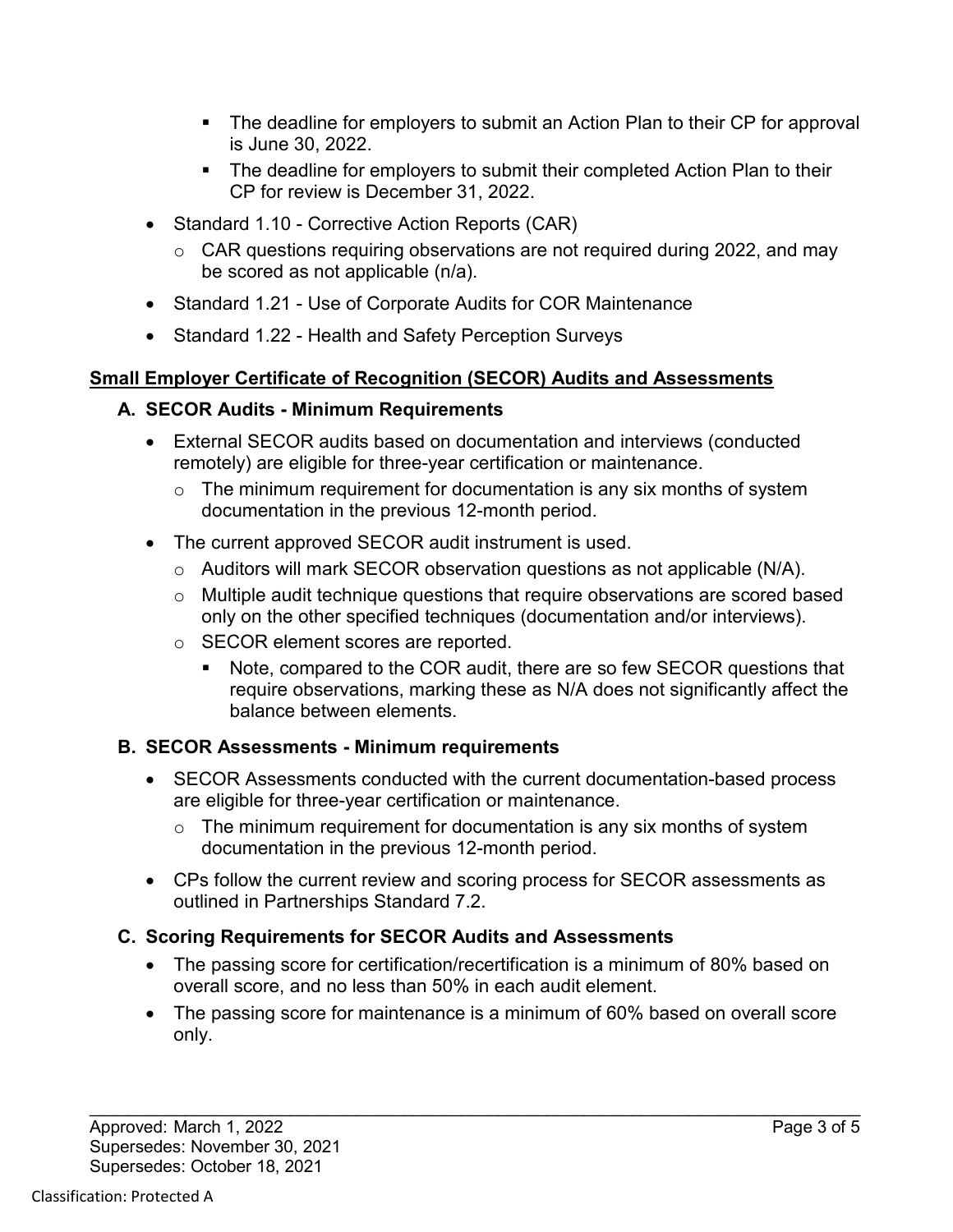## **COR Expiry Date Extensions**

COR expiry date extensions for up to 90 days are available to both COR and SECOR employers.

- Extensions may be offered to employers at the CP's discretion, and will not be advertised.
- Employers may receive multiple COR expiry date extensions if required.
	- o Note COR expiry dates cannot be extended past December 31, 2022. Extensions issued after October 2 must be shorter than 90 days to avoid crossing the calendar year.

## **Auditors**

## **A. Auditors - Recertification Requirements**

Certified auditors must be recertified at least once every three years. To be eligible for recertification, auditors must:

- 1. attend an auditor refresher training session within the three-year certification period, and
- 2. successfully complete one audit within the three-year auditor certification period.

## **B. Auditor Candidates - Qualification Requirements**

For certification, auditor candidates are required to:

- 1. complete auditor training (covering all required content),
- 2. pass the full auditor exam (covering all required content), and
- 3. successfully complete a qualification audit based on both documentation and interviews (conducted remotely).
- While the COVID pandemic continues, auditor candidates are allowed a one-year period (after completion of auditor training), to complete and submit their required qualification audit to their CP for review.
	- $\circ$  If individual circumstances merit a longer period for an auditor candidate to complete their qualifying audit, the CP should contact Partnerships for approval.

# **C. Auditors Holding Limited Status from 2020**

Auditors holding limited status (after completing a documentation-only qualification audit in 2020), must conduct a second qualification audit or relinquish their auditor status. The second audit must include both documentation and interviews (conducted remotely), and be completed by December 31, 2022.

• Prior to conducting their second qualifying audit, auditors must complete focused training (covering interviews and use of the audit tool) from their CP.